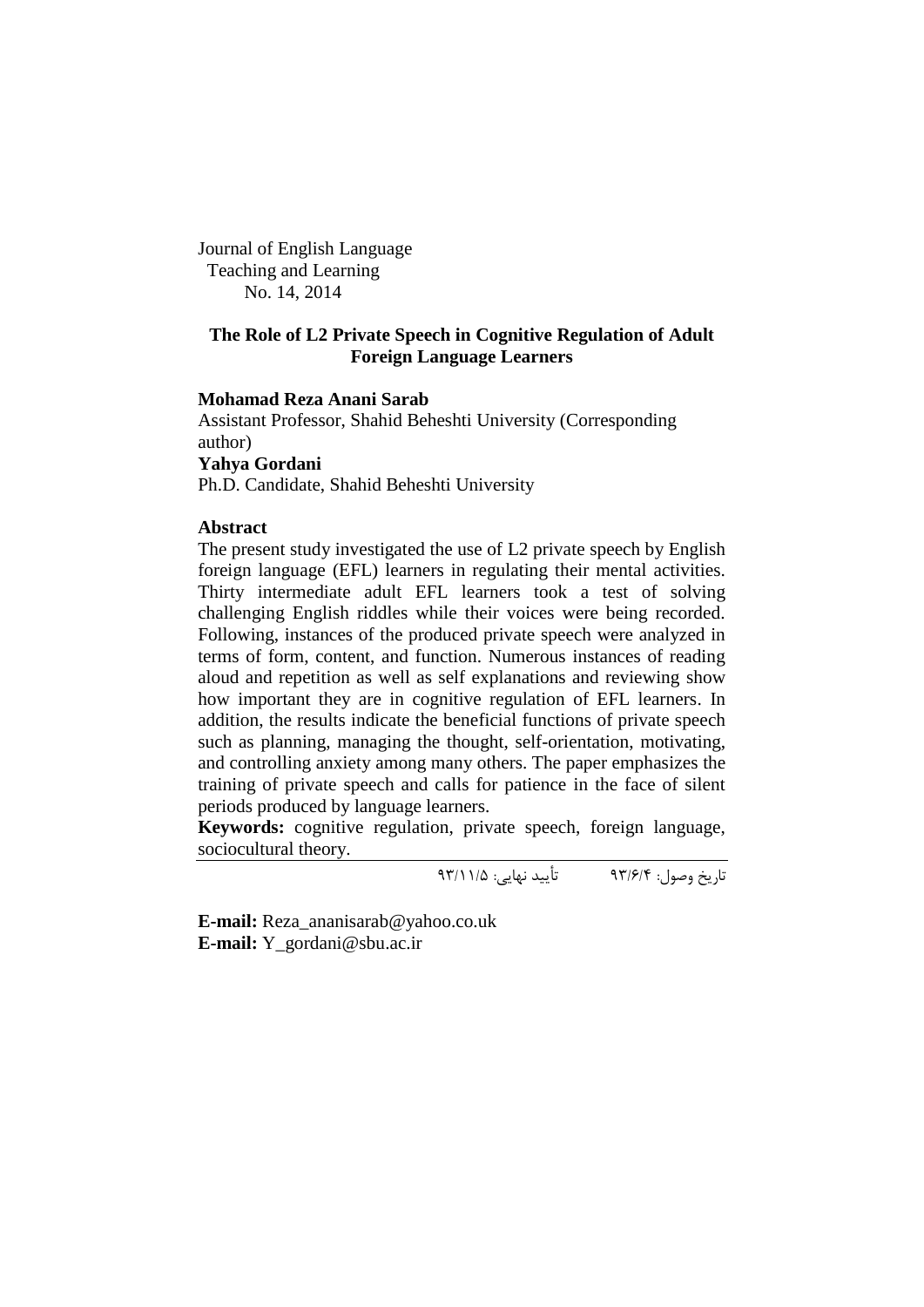#### **Introduction**

Vygotsky (1986) introduced the socio-Cultural Theory (SCT) as a theory on the development of human cognitive and higher mental functions. He holds that the development of human cognitive and higher mental functions originates from social interactions and that while people take part in social activities, they are engaged in some mental and communicative functions which in turn support and train them (scaffolding). In other words SCT views mental functioning as a mediated process which develops from external social interaction and goes ahead to internal psychological activity. Higher level cultural tools such as artifacts are the mediators in this process. Artifacts, in turn, are either physical (auxiliary means to enhance the ability to control the physical world) or symbolic (auxiliary means to control and reform our biologically endowed psychological processes). Language, as one form of symbolic artifact, is believed to be the primary means of mediation (Lantolf, 2000; Vygotsky, 1986).

When it comes to learning languages, too, SCT views the process as a social one and not merely created within an individual. Liwei (2010) applies the social-cultural perspective to explain the children"s early language development. He argues that first language learning arises from processes of meaning-making in collaborative activity with other members of a given culture. In addition, Lantolf and Thorne (2007) contend that the principles of the SCT can also be used to explain Second Language Acquisition (SLA). In the words of Cook (2008), second language learning is embedded within social events and it happens as an individual interacts with people, objects, and events in the environment.

Moreover, SCT contends that within the process of language acquisition, an individual"s external speech is gradually internalized and combined with thought through communicative activities. Internalization is in fact the process through which cultural artifacts take on a psychological function moving from interpsychological (between people) into the intrapsychological (within the individual) planes through mechanisms such as imitation (Vygotsky, 1978). The final results of second language acquisition is that people are able to think about things through the target language and then language and thought are combined together to become verbal thought. The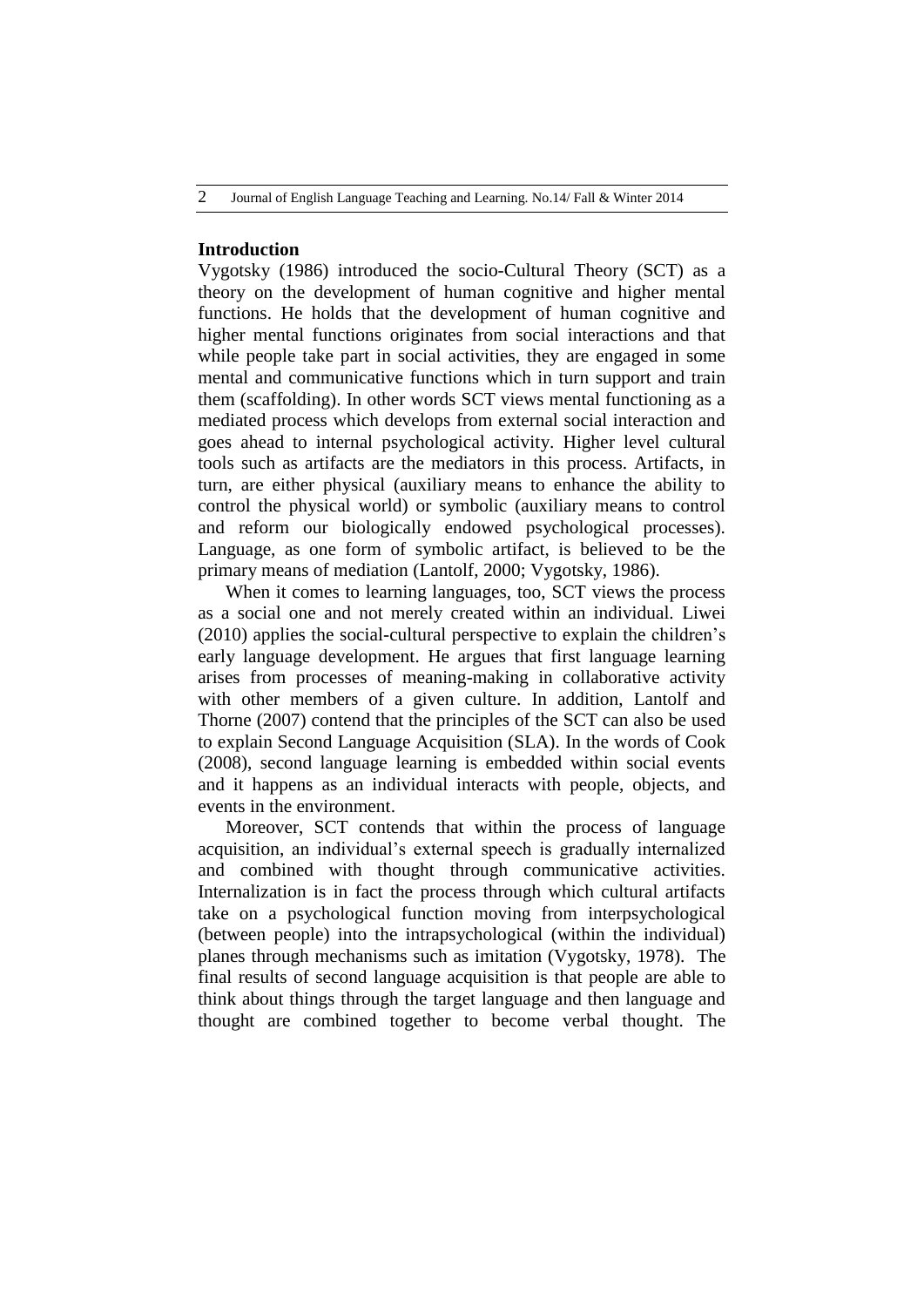developing steps can be named as external speech (speech without thought), private speech (speech beginning to combine with thought and directed to the self), and inner speech (speech which has become verbal thought).

Of course inner speech may emerge as private speech in certain situations giving the researchers an opportunity to delve into people"s cognitive activities in a given task. For example, when faced with difficulties in a task, language learners externalize their private speech in L2 to mediate and organize their speech, (Appel & Lantolf, 1994; Lantolf & Frawley, 1984; McCafferty, 1994; Centeno-Cortes & Jimemez-Jimenez, 2004). In other words when an individual faces a difficult task, he externalizes his inner speech in order to control the task by means of private speech. Because second language learners are to perform tasks in a language in which they are not proficient, they might resort to some self-directed utterances. McCafferty (1990), for instance, reports the task of telling a story from a set of pictures, in which learners would come up with such utterances:

- *I don't know the name of this ... Hats*
- *Ah, what do I say about this one? Ah, the five monkeys?*

Ohta (2001) defines private speech as "audible speech not adapted to an addressee" (p. 16). She was able to demonstrate that private speech with its three types of language use (repetition, manipulation, and vicarious response) assists L2 development in a Japanese EFL classroom. In addition, Swain, M., Huang, L. S., Barkaoui, K., Brooks, L., and Lapkin, S. (2009) demonstrated through a pretestposttest design that the quantity and quality of self directed speech focused on the concept of voice in L2 French results in the enhanced internalization of the concept. Lee (2008), too, documents the use of private speech by advanced Korean learners of L2 English enrolled in biology classes at a Midwestern University. She recorded each of the participants as they studied alone in preparation for an exam in a private room. Her findings confirmed the use of private speech by the participants (both in L1 and the L2) to help mediate their learning of the target language terminology through establishing meaning, mental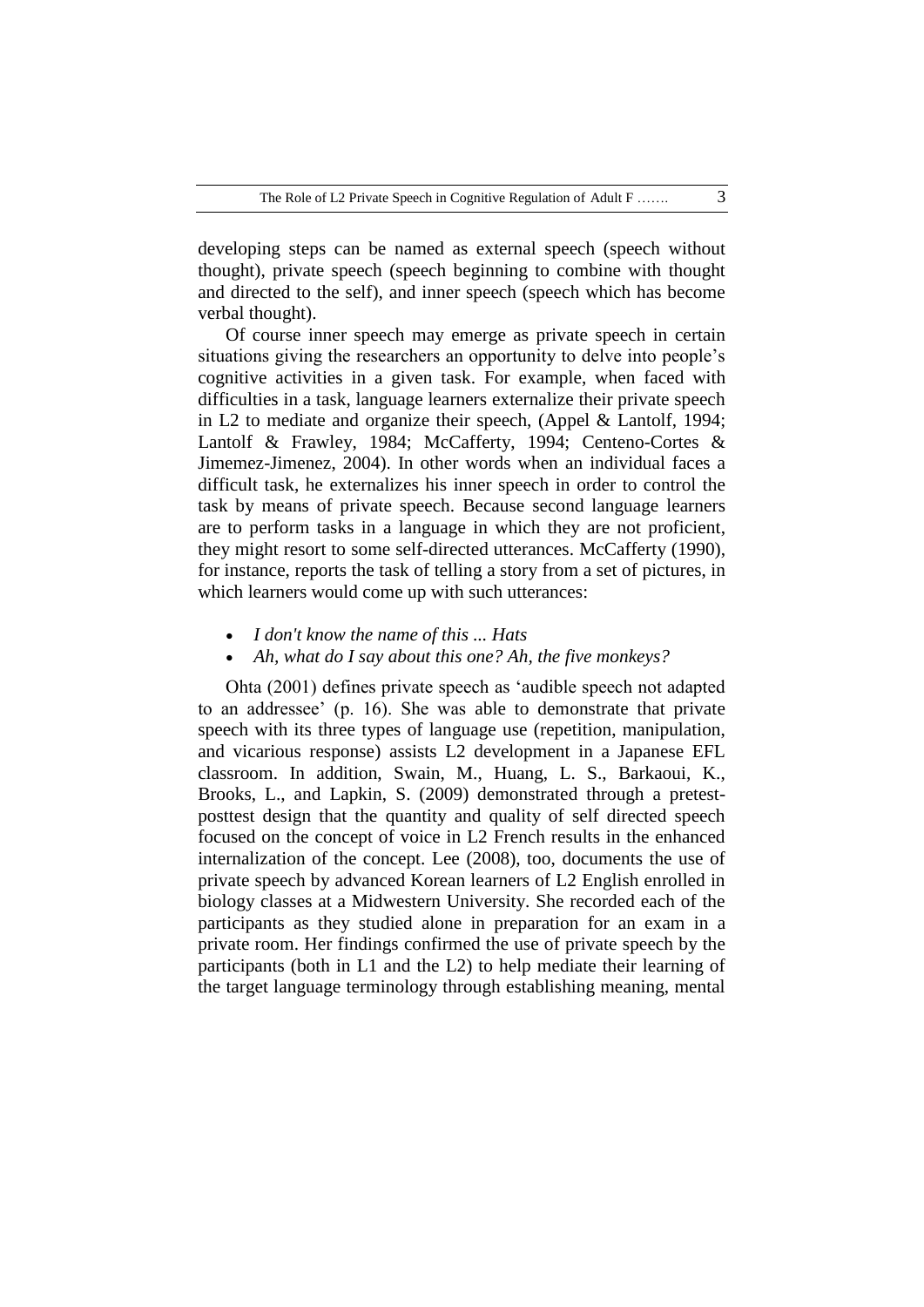rehearsal to retrieve verbal data, monitoring their learning and expressing feelings.

These and many earlier studies (Lantolf, 2003; Borer, 2006) led scholars to conclude that private speech can in fact contribute to the L<sub>2</sub> acquisition process and that without private speech, language acquisition is not likely to occur. However one primary issue is the nature of the private speech that foreign language learners are involved in. In other words it is important to examine the content and form of the produced private speech and then specify their functions. Hence the present study attempts to delve into the mental processing of foreign language learners. In other words it investigates the use of private speech by adult English foreign language (EFL) learners, if any, in regulating their mental activities.

### **Method**

## *Participants*

Thirty adults from the community of students of Farhangian University in Shiraz volunteered to participate in this study. The participants were native speakers of Persian who had learned English solely in the institutional settings of the EFL context of Iran with no experience of living or studying in any English speaking country.

#### *Materials*

The nature of the task that participants were dealing with was solving riddles. These context-based riddles were basically metaphorical statements that called for a holistic understanding of the relations between sentences in order to come up with the correct answer. Reading and repeating as well as manipulating the information and self explanation were expected to be some of the main activities involved in understanding sentential relationships (Appendix A). All participants were audio recorded while performing the assigned task. They were allowed to consult with their dictionaries in this process. Participants individually sat for the test for 30 minutes. There was a need for one by one data collection and each participant was provided with a highly sensitive MP3 voice recorder to capture low volume sounds made by them.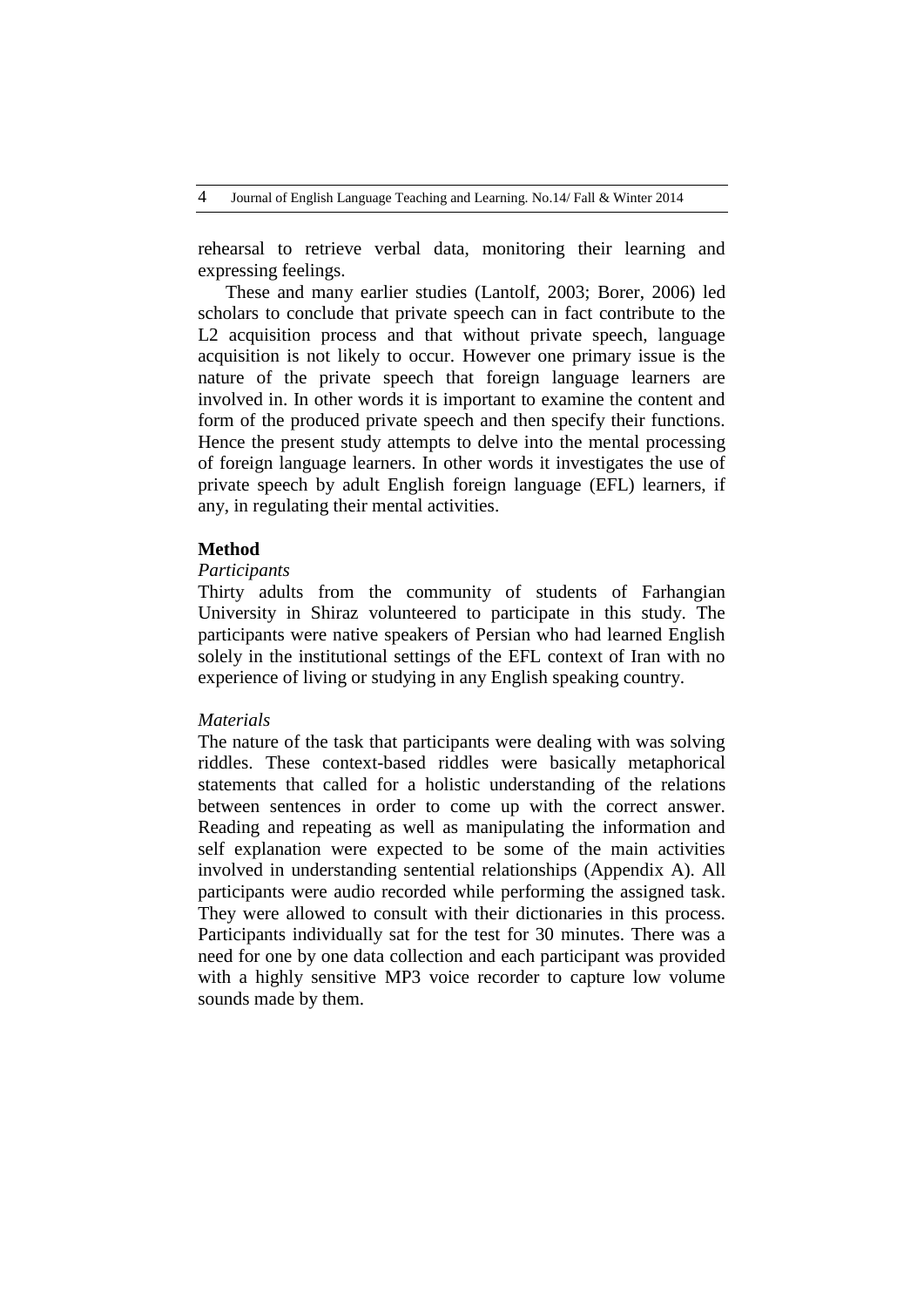## *Data analysis*

Following the sociocultural framework, according to Sonmez (2011), the data analysis procedure includes transcription, organization, coding, and interpretive analysis. The data analysis procedure in the present study, therefore, followed the same systematic procedure. As the first step, collected data (audio files in MP3 format) were transcribed following the conversation analysis (CA) conventions (appendix B). Utterance was selected as the unit of analysis following the sociocultural theoretical approach towards data analysis (McCafferty, 2002). Utterance is usually defined as a sequence of words within a single person"s turn at talk that falls under a single intonation contour. Utterances may be words, phrases or sentences or any form of speech (Feigenbaum, 1992). The identified instances of private speech were coded in terms of form, content, and function based on the private speech coding manual (Winsler, Fernyhough, McClaren, & Way, 2005) as well as earlier literature on private speech (Ohta 2002; Sonmez, 2011). This was practiced through a coding scheme developed by the researcher based on the previous literature. (Appendix C).

## **Findings and discussion**

#### *The forms of the private speech produced:*

Table 1 below shows the frequency of the produced private speech in terms of form. As it is seen, private speech occurs in all three forms of silent, abbreviated and asocial loud. However it is important to notice that sometimes these forms overlap. The abbreviated form, for example, may have been uttered either in a silent tone of voice (silent form) or a loud one (asocial loud). This is probably one of the reasons behind the fact that the use of inferential statistics is discouraged in doing research on private speech.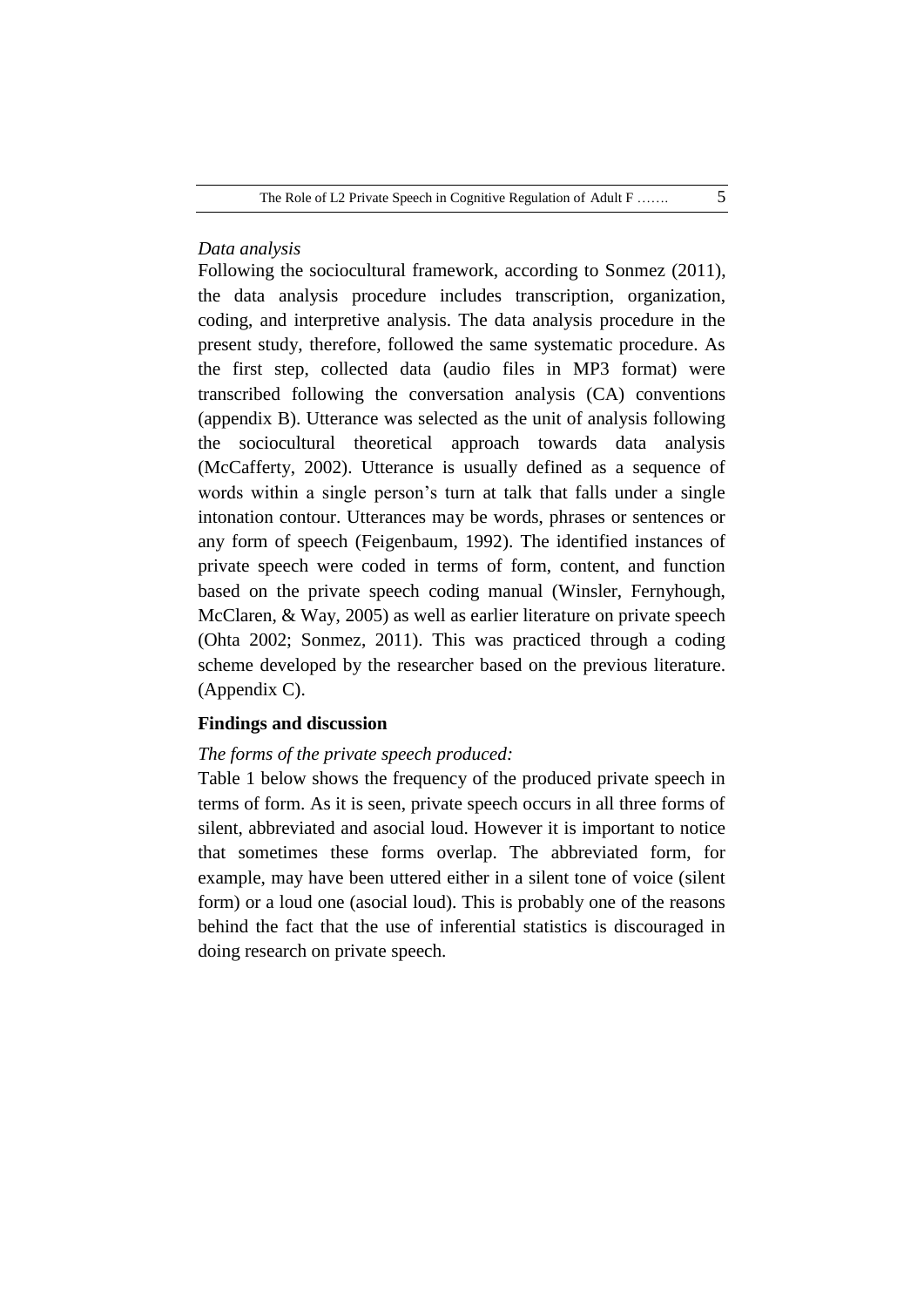6 Journal of English Language Teaching and Learning. No.14/ Fall & Winter 2014

#### Table1 *Forms of the private speech produced*

| Form            | frequency | percentage | Cumulative |
|-----------------|-----------|------------|------------|
|                 |           |            | percentage |
| 1. Silent       | 290       | 42.70      | 42.70      |
| 2. Abbreviated  | 36        | 5.30       | 48.00      |
| 3. Asocial loud | 353       | 51.98      | 100        |
| <b>TOTAL</b>    |           | 100        |            |

The asocial loud form occurs most frequently in this context  $(n=353)$  with the abbreviated form being the least  $(n=36)$ . The primary function of the asocial loud and silent forms of the produced private speech is to keep the process under control. By externalizing their inner speech, in fact, participants are attempting to focus on the item at hand and control their thought processes. For example when participants read and repeat the items to themselves, they are trying to direct their thoughts towards finding the answer. In addition the asocial loud private speech seems to motivate the participants forward as they attempt to put themselves together and arrange for their next action. For example in: "Okay (.) full of holes full of water?" which is externalized after a long period of silent thinking, the exclamation "Okay" indicates that the participant is trying to refocus and arrange for his next move.

However a lot of factors may have played a role in the occurrence of private speech forms within the data. The types of task that the participants are involved in or their L1 background are certainly key issues that need to be considered while interpreting the results. Overall as Sonmez (2001) suggests, "the forms of private speech is dependent on the context and other factors than the L1 background of the interlocutors needs to be considered in order to understand the nature of private speech that occurs in the data" (p.106).

## *The content and functions of the private speech produced:*

It is important to qualitatively analyze the kinds of the produced private speech to see. Table 2 presents the results of a frequency count conducted on the types of private speech identified in the data.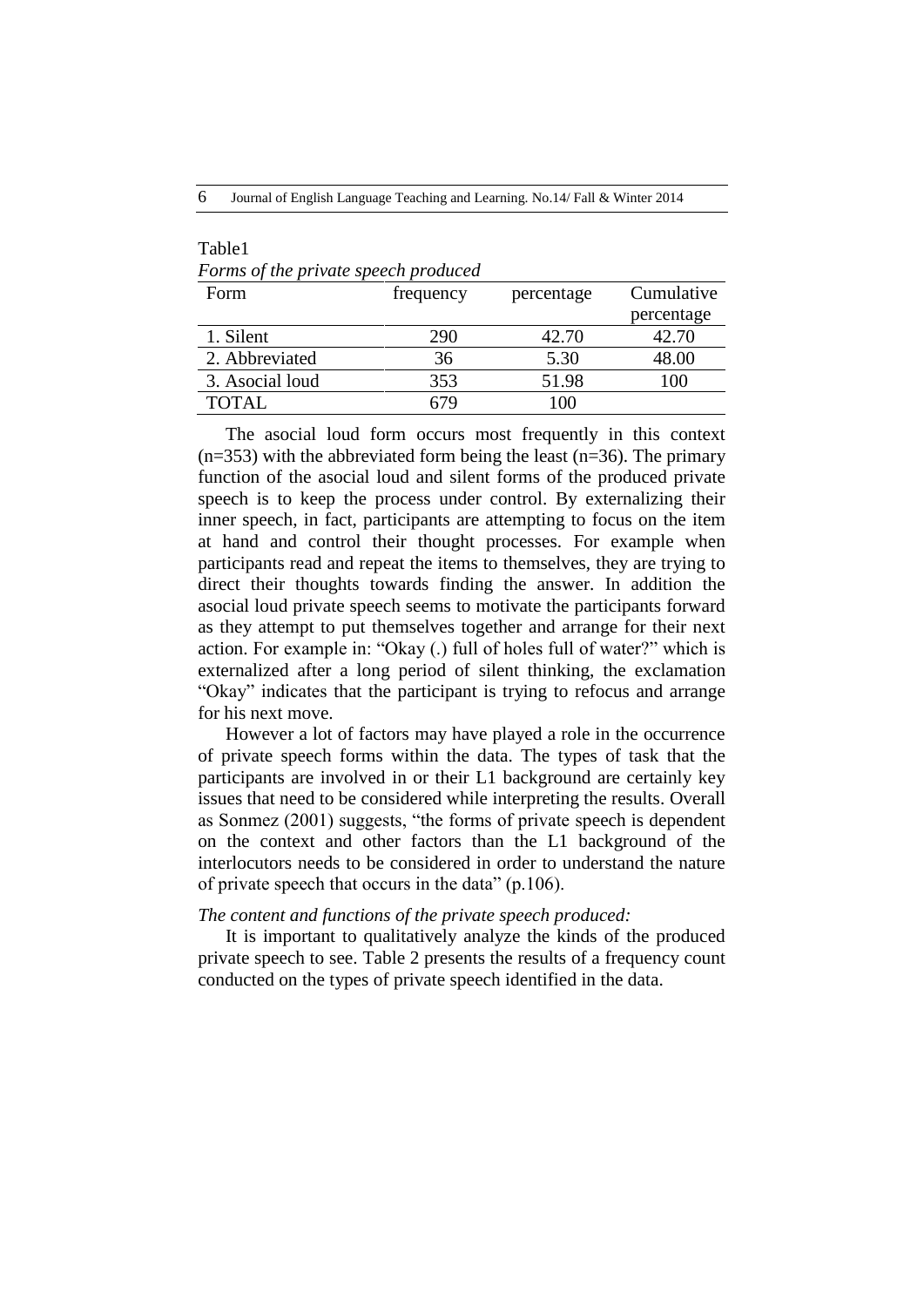#### Table 2

Table 3

*Types of the private speech produced*

| Content                    | frequency | percentage | Cumulative |
|----------------------------|-----------|------------|------------|
|                            |           |            | percentage |
| 1. Reading Aloud           | 229       | 33.72      | 33.72      |
| 2. Literal Translation     | 3         | 0.44       | 34.16      |
| 3. Repetition              | 210       | 30.92      | 65.08      |
| 4. Self-Directed Questions | 31        | 4.56       | 69.64      |
| 5. Self-Explanations       | 66        | 9.72       | 79.36      |
| 6. Reviewing               | 63        | 9.27       | 88.63      |
| 7. Affective Markers       | 6         | 0.88       | 89.51      |
| 8. Fillers                 | 12        | 1.76       | 91.27      |
| 9. Metalanguage            | 59        | 8.73       | 100        |
| Total                      | 679       | 100        |            |

To make a comparison among the participants with regard to their production of different types of private speech, chi square test was run. Table 3 presents the results of the analysis.

| Chi square resis to compare contents of the private speech produced |                  |    |                       |  |
|---------------------------------------------------------------------|------------------|----|-----------------------|--|
|                                                                     | Value            | df | Asymp. Sig. (2-sided) |  |
| Pearson Chi-Square                                                  | 5432.000 64<br>а |    | .000                  |  |
| Likelihood Ratio                                                    | 2263.717 64      |    | .000                  |  |
| Linear-by-Linear<br>Association                                     | 490.222 1        |    | .000                  |  |
| N of Valid Cases                                                    | 679              |    |                       |  |

*Chi-Square Tests to compare contents of the private speech produced*

a. 52 cells (64.2%) have expected count less than 5. The minimum expected count is .01.

As the table manifests, test results illustrate the existence of a significant difference for the types of the private speech produced. This shows that there is a statistically significant difference in terms of the different types of private speech produced. In other words participants produced qualitatively different types of private speech in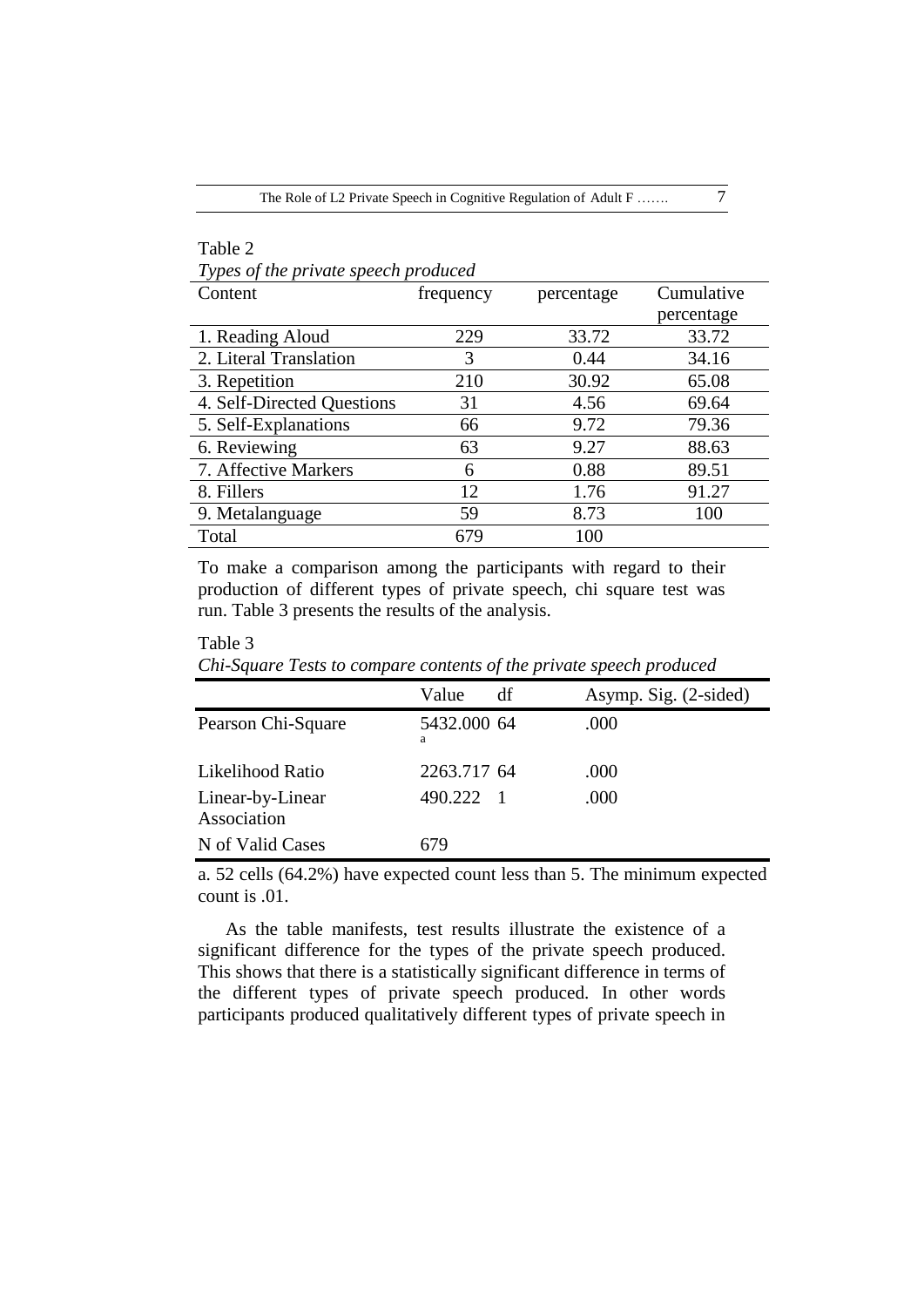terms of content. This is manifested in the noticeably higher instances of reading aloud and repetition that appeared in the data. However they produce far less amounts of self explanations and self directed questions. In other words conducting reasoning in English seemed to be a challenging and difficult task for these participants. In addition, participants engaged in a considerable number of metalanguage as some words were unfamiliar to them and they had to refer to their dictionaries several times. Following each type of the identified private speech is exemplified and its function elaborated upon.

*1. Reading Aloud.* The most important function of reading the items aloud is to manage thoughts. In addition it can help the participants avoid distractions and direct the thoughts towards finding the answer to the item. The following example illustrates how a participant reads the item aloud and pauses afterwards in an attempt to direct his thoughts towards the item. Yet he seems to fail in guessing the answer and leaves the item.

*1. (Reads aloud) Toss me out of the window you'll find a grieving wife (.) what is to grieve (.) Leave it It's OVER (.)* 

2. **Repetition.** Repetition mainly signals the participants' ongoing thought process and is an attempt to take it under control. This is far more complex than the imitative behavior which is usually discouraged in language classrooms. The purpose here is to focus and direct the thought towards the item as in the following example.

*2. It's red, blue, purple, and green (.) red, blue, purple, and: green.*

*3. Self Explanations.* Although a considerable drop from the previous two types of private speech (n=66), self explanations occur next in the hierarchy of private speech content. There were many cases of expressions such as "Oh .... it seems to be ...." / "No, I don't think ....."/ " next .... let me see..."/ "OK ... I think I got it...," and so on. It was clear from these expressions that at several moments while doing the task the participants were evaluating the item and explaining it to themselves. In other words, they were trying to come up with the correct answer by self explanations. Self explanations help to plan,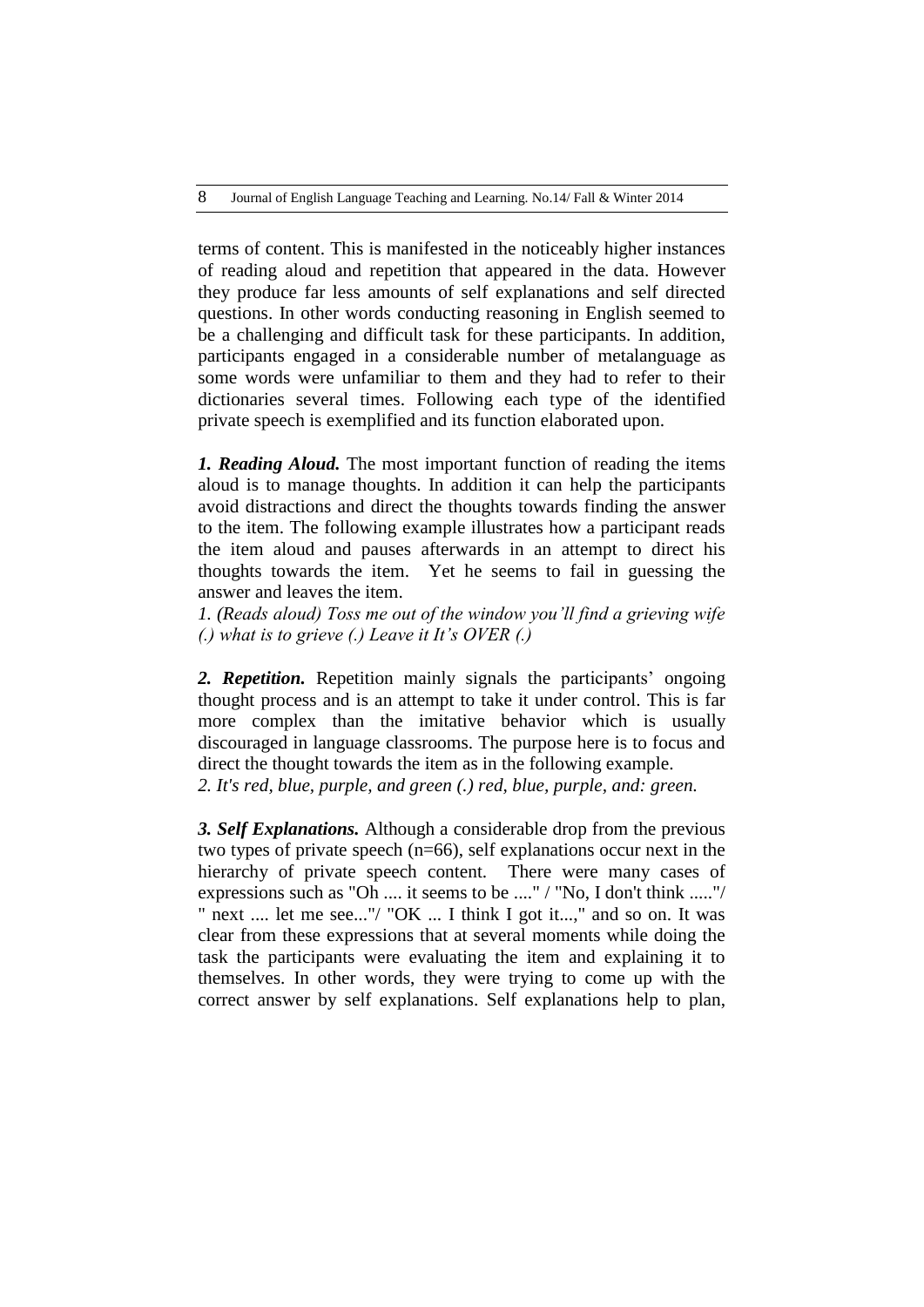manage and self-orient the participants towards their objective. Here is an example:

*3. Let me see (.) Mirror smiles back and cracks if we drop it* 

*4. Reviwing.* Participants sometimes go back and forth among the items and consider changes. Although they might have not been able to find the answer to some items, it seems that they have them in the back of their minds. So whenever a new idea comes up, they try it on previous items to self correct. In 4 the participant tries to apply his new idea to an item previously examined which enables him to guess the answer.

*4. May be letters [which item] – once in minute, twice in a moment (.) M* 

*5. Metalanguage.* Lexical search is the most important function of the metalanguage that participants use. Speaking English as a foreign language and yet not fully proficient, participants are sometimes lost for proper words. In 5 the participant is looking for the word "hose" though he has correctly guessed the answer in Persian.

*5. Coiled round and round [picks up the dictionary] ° what is Shilang in English? °*

*6. Self Directed Questions.* "What's this?" is the most frequent question that occurs in the data. This simple question, however, certainly has more complex uses behind. With their main function as self orientation, self directed questions are raised to direct thoughts towards a specific objective. In this case they direct the participants' attention on the item at hand.

*7. Fillers.* The most frequent pause fillers in the study are "hmm" and "ahh" which are followed by a pause. They seem to be signs of an ongoing thought process which help the learners to focus on the current item and avoid distractions. Moreover they provide the participants with ample time to plan their next course of action.

*8. Affective Markers.* Affective markers are utterances to motivate or release emotions and to move the self forward. They also help the participants block stress. Their main function is to control anxiety over facing challenging tasks. The low frequency of the affective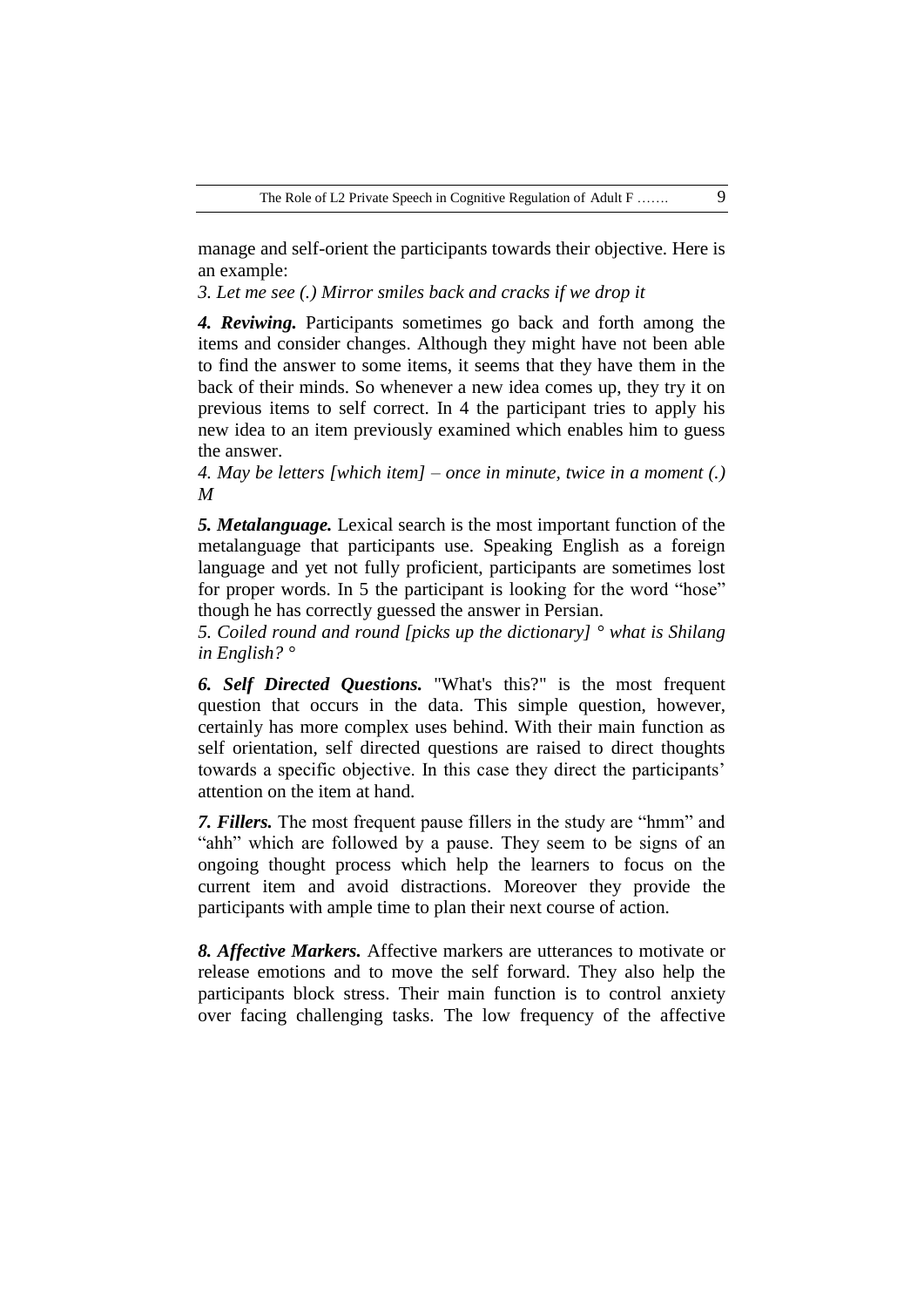markers observed among the participants may have several reasons. Firstly the researcher has ensured the participants that the test is conducted for research purposes and that their performance will not influence any of their grades. This may have provided them with the confidence and relaxation to do the task without feeling any pressure. With little or no anxiety, it seems reasonable to expect few cases of affective markers. In addition, Cultural issues may have played a role in here. Most Iranian students do not feel free to call out their affections loud. In fact they are more of introvert character types who prefer not to talk about their feelings and affections in academic contexts. In spite of the researchers' assurance for privacy, the presence of a voice recorder may have contributed to restrain affective marker private speech. In general there were 6 cases of affective markers with "oh" and "wow" being the main ones. Aside from controlling anxiety affective markers may be signs of discovery or even frustration as in the following example:

*6. (Reads aloud) The more you take, the more you leave behind. More take, more leave (.) wow*

*9. Literal Translation.* In spite of the test instruction in which the participants are intentionally advocated to use L2 in dealing with the riddles, three cases of literal translation are observed in the data. These cases manifest the important role that L1 plays in cognitive regulation of foreign language learners. Although few cases of literal translation are observed which is due to the test instructions, it is quite probable that participants have inaudibly tried that especially in cases where they riddles have been challenging and frustrating.

### **Conclusion**

The characteristics of language learners' private speech have not been given due attention. This is regardless of the fact that private speech can indeed portray the ongoing cognitive processes of the individuals. Hence, present study investigated the use of private speech by English foreign language (EFL) learners in regulating their mental activities. Numerous instances of reading aloud and repetition as well as self explanations and reviewing show their important role in cognitive regulation of EFL learners. These findings are in line with Berk (1994) who was able to demonstrate that private speech plays a vital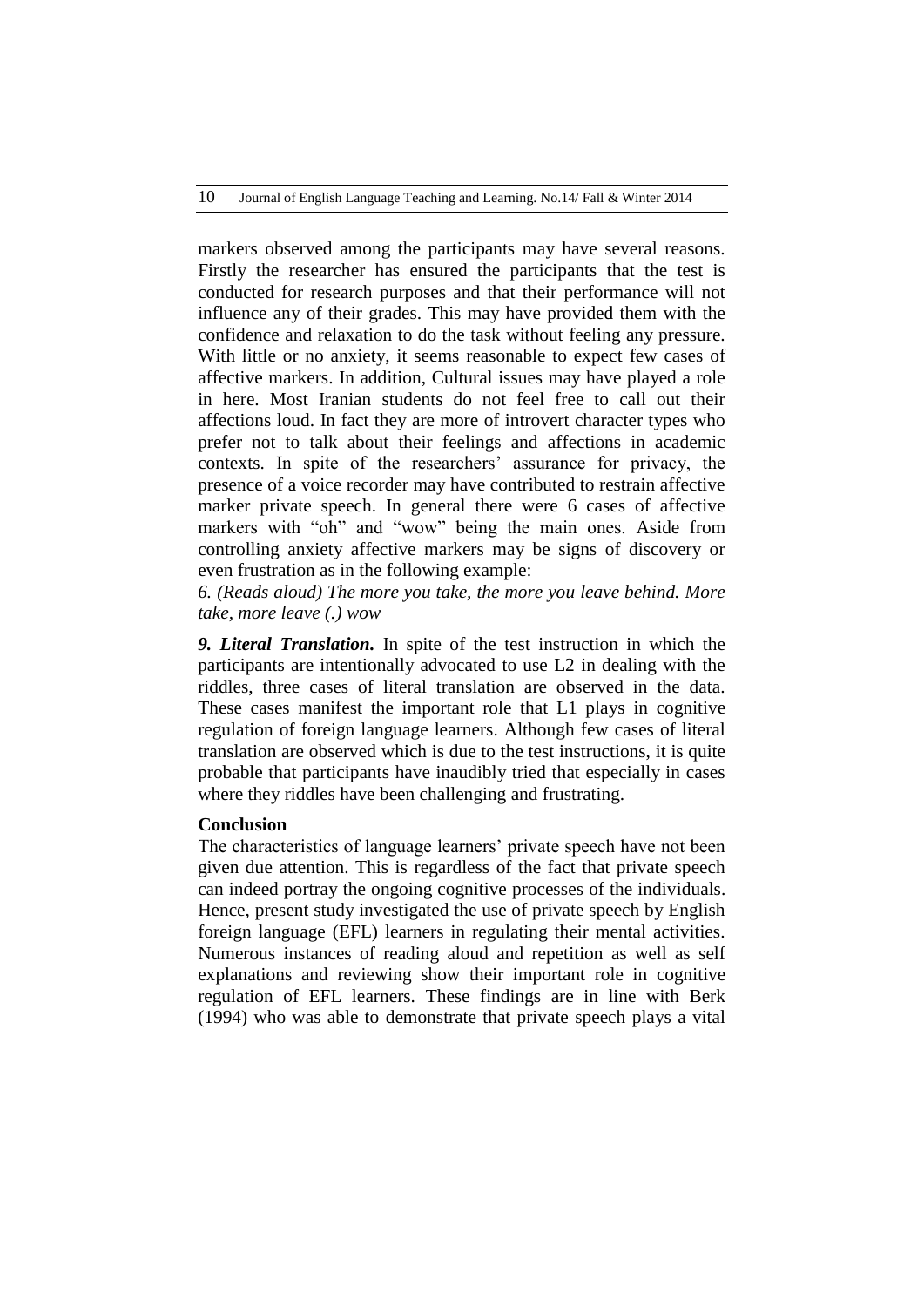role in cognitive development of children. Therefore we can notice that both children and adults may engage in private speech production. This becomes even more probable when they face challenging tasks or situations (as in the present study).

In addition, the results indicate the beneficial functions of private speech such as planning, managing the thought, self-orientation, motivating, and controlling anxiety among many others. Not only does private speech help in focusing attention and controlling the task at hand, but also it helps the participants perform better and it is advantageous to their cognitive development in general. Frederick and Dicamill (2004) also point out the focusing of attention and creation of psychological distance among the primary functions of private speech. In learning languages private speech has a lot of applications from repeating linguistic structures and memorizing lexical items to rehearsing language tasks and monitoring their linguistic progress by thinking through or talking about it. It is therefore necessary to reconsider the role of concepts such as repetition and reading aloud in language classrooms as these are usually activities which are frowned upon when it comes to learning languages. However, there is a need to redefine these concepts to be differentiated from others such as mimicry, imitation and rote learning. (See Lantolf (2006) for a discussion on the issue).

Although there is not yet any accepted procedure to integrate the training of private speech in language classrooms, it may worth the effort to do so. Acquiring the ability to visualize and use private speech will undoubtedly contribute to students" language development. This will also add up to their confidence for speaking out publically and will hinder anxiety. Teachers are then advised to teach their students how to recall language items and focus on them and use their inner voices to master them. In addition they should be patient in the face of silent periods produced by language learners as it may be a sign of inner voice development. The presence of various learning styles within language classrooms certainly entails different periods for the emergence of external speech.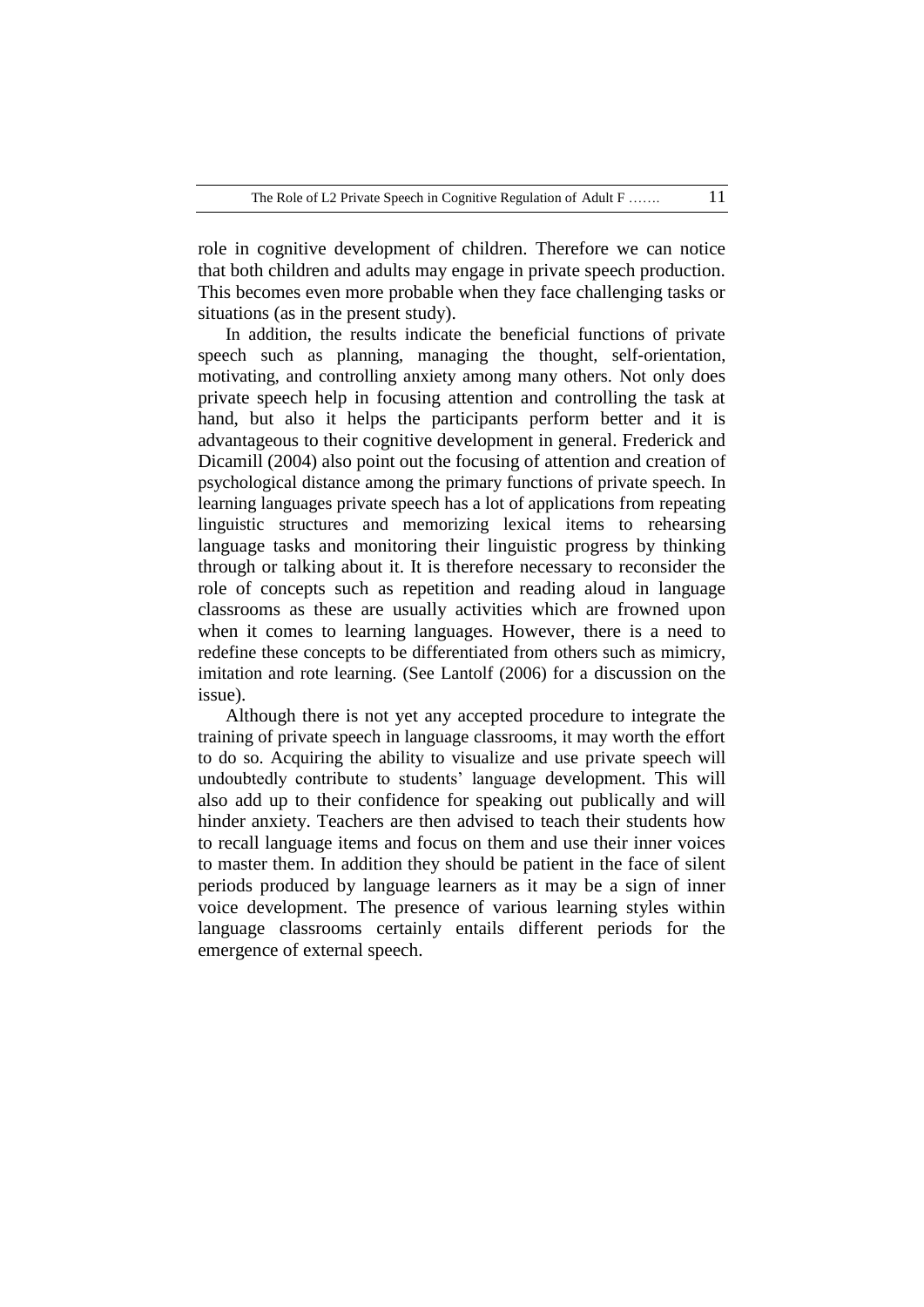#### **References**

- Appel, G., & Lantolf, J. P. (1994). Speaking as mediation: A study of L1 and L2 text recall tasks. *Modern Language Journal, 78,* 437- 452.
- Berk, L. E. (1994). Why children talk to themselves. *Scientific American, 271*(5), 78-83.
- Borer, L. (2006). *Speaking to the self and to others: The role of private and social speech in the retention of second language vocabulary by adult academic learners.* Unpublished doctoral dissertation, University of Toronto, Toronto, Ontario.
- Centeno-Cortes, B., & Jimenez, A. F. (2004). Problem-solving tasks in a foreign language: The importance of the L1 in private verbal thinking. *International Journal of Applied Linguistics, 14*(1), 7-35.
- Cook, V. (2008). *Second language learning and language teaching*. London: Arnold.
- Feigenbaum, P. (1992). Development of the syntactic and discourse structures of private speech. In R. M. Diaz and L. E. Berk (Eds.), *Private speech: From social interaction to selfregulation* (pp. 181- 198)*.* Hillsdale, NJ: Erlbaum.
- Frederick, J., & Dicamill, M. A. (2004). Private speech: a study of language for thought in the collaborative interaction of language learners. *International journal of applied linguistics, 14*(1), 36-69.
- Lantolf, J. P. (2000). *Sociocultural theory and second language learning*. Oxford: Oxford University Press.
- Lantolf, J. P. (2003). Intrapersonal communication and internalization in the second language classroom. In A. Kozulin, V. S. Ageev, S. Miller & B. Gindis. (Eds.), *Vygotsky's Educational Theory in Cultural Context.* (pp. 349-370). Cambridge, Cambridge University Press.
- Lantolf, J. P. (2006). Sociocultural theory and L2: State of the art. *Studies in Second Language Acquisition, 28* (1), 67-109.
- Lantolf, P. J. (2007). Sociocultural Theory: A unified approach to L2 learning and teaching .In J. Cummins & C. Davison.(eds.), *International handbook of English language teaching*, Springer Science Business Media, LLC, NY, 693-701.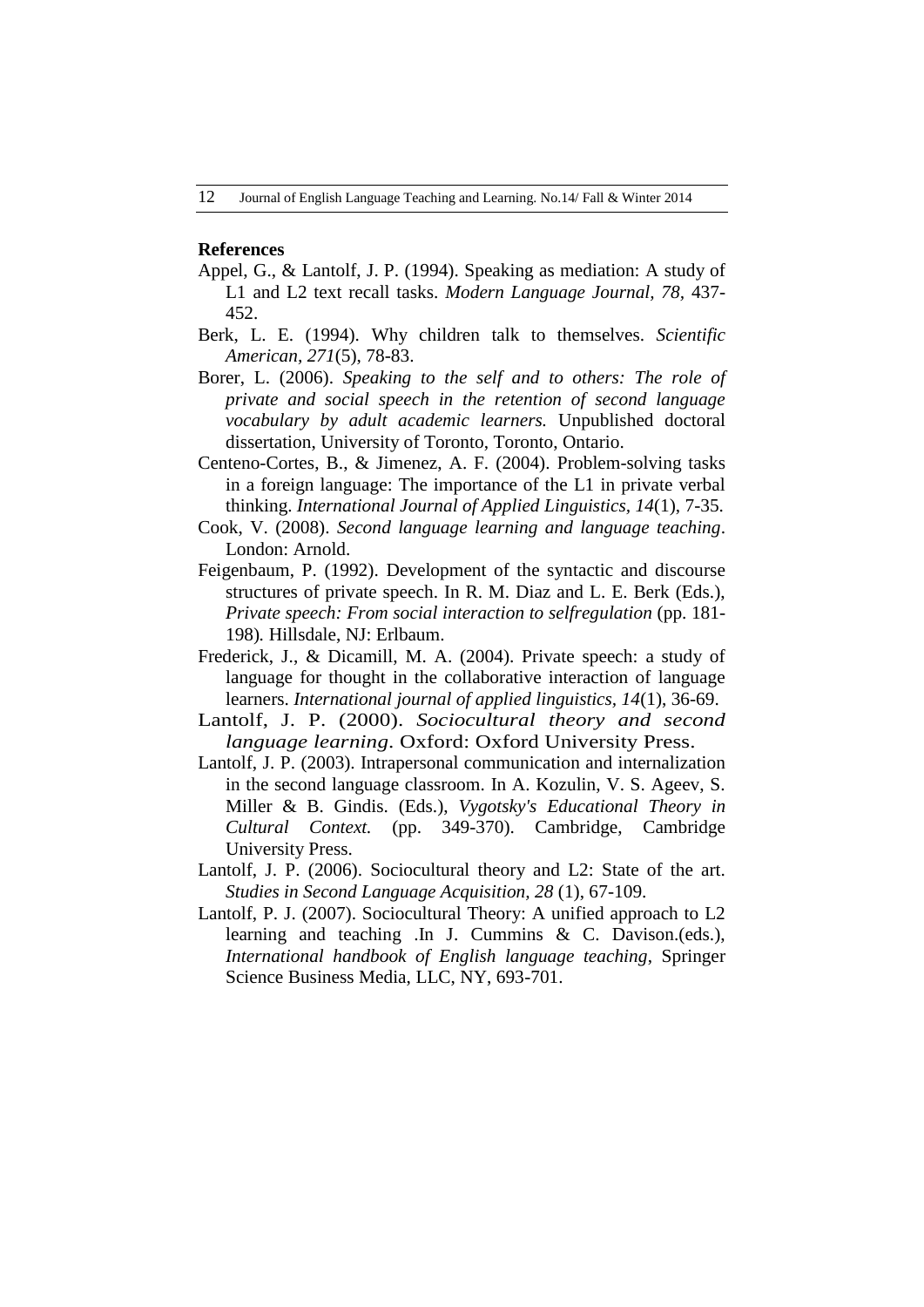- Lantolf, J. P., & Frawley, W. (1985). On communication strategies: A functional perspective. *Rassegna Italiana Di Linguistica Applicata Estratto Dal, 17*, 143-157
- Lantolf, J., & Thorne, S. (2007). Sociocultural theory and second language acquisition. In. B. van Patten & J. Williams (eds.), *Theories in second language acquisition* (pp. 201-224): Mahwah, NJ: Lawrence Erlbaum.
- Lee, J. (2008). Gesture and private speech in second language acquisition. *Studies in Second Language Acquisition, 30* (02), 169- 190.
- Liwei.(2010). *Thought and language.* Beijing: Beijing University Press.
- McCafferty, S. G. (1990). A cross-cultural and developmental investigation of self-regulation in the private speech of Hispanic and Asian acquirers of ESL. *Unpublished raw data*.
- McCafferty, S.G. (1994). The use of private speech by adult ESL learners at different levels of proficiency. In J. Lantolf & G. Appel, *Vygotskian approaches to second language research* (pp.117–34).Westport, CT: Ablex.
- McCafferty, S. G. (2002). Gesture and creating zones of proximal development for second language learning. *The Modern Language Journal*, *86*(2), 192-203.
- Ohta, A. S. (2001). *Second language acquisition processes in the classroom: Learning Japanese*. Mahvash, N.J.: Lawrence Erlbaum.
- Sonmez, S. S. (2011). *A study of private speech and cognitive regulation in native nonnative speaker interactions*. Unpublished doctoral dissertation, the Florida state University.
- Swain, M., Huang, L. S., Barkaoui, K., Brooks, L., & Lapkin, S. (2009). *The speaking section of the TOEFL iBT*™ (SSTiBT): *Testtakers' reported strategic behaviors* (TOEFL iBT™ Research Series No. TOEFLiBT-10). Princeton, NJ: ETS.
- Vygotsky, L. S. (1986). *Thought and language.* Cambridge, MA: MIT Press.
- Vygotsky, L. S. (1978). *Mind in Society: The development of higher psychological processes.* Cambridge, MA: Harvard University Press.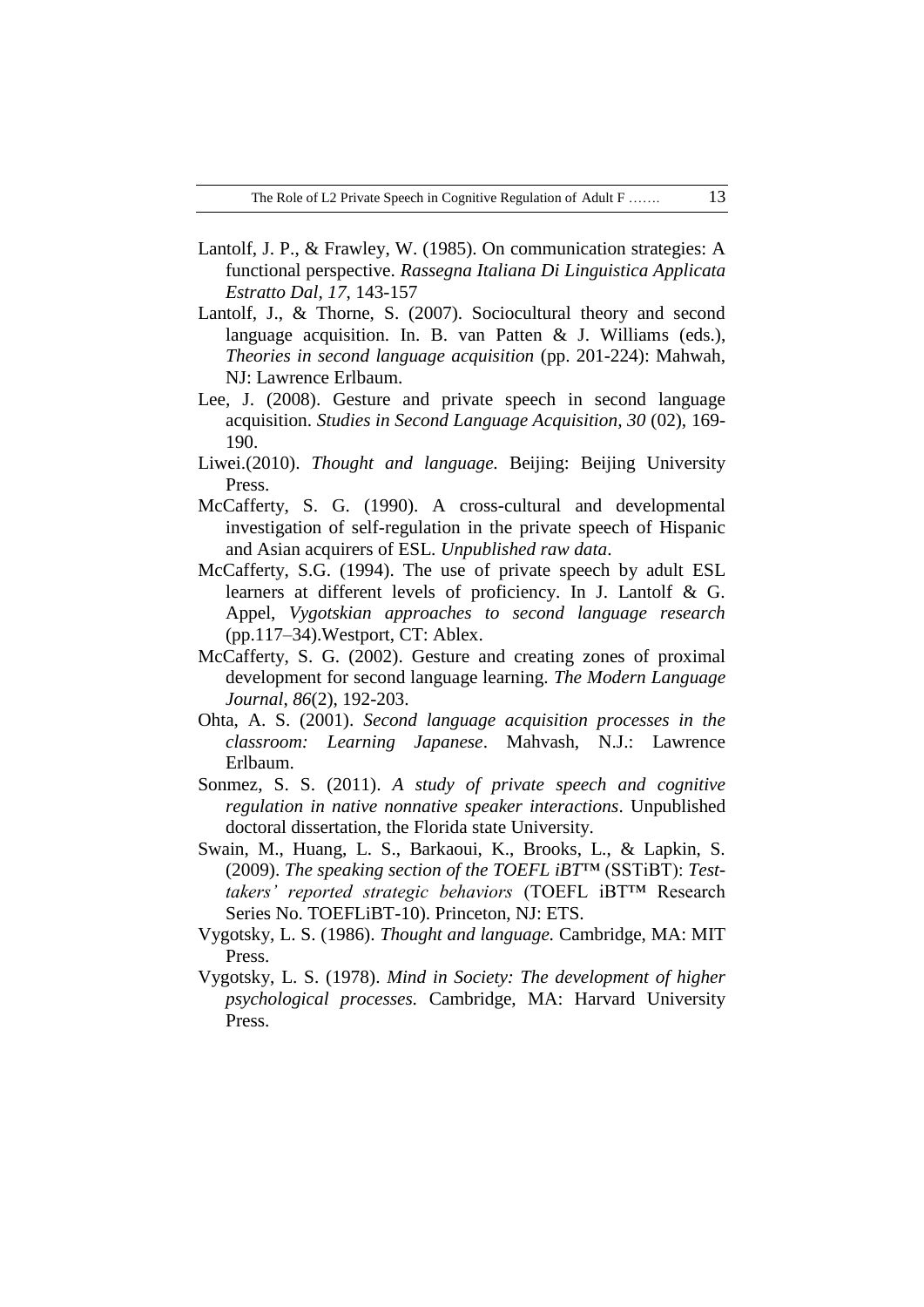Winsler, A., Fernyhough, C., McClaren, E. M., & Way, E. (2005) Private speech coding manual. Unpublished manuscript, George Mason University. Retrieved March 2014 from [http://classweb.gmu.edu/awinsler/PSCodingManual.pdf.](http://classweb.gmu.edu/awinsler/PSCodingManual.pdf)

## **Appendices**

## **Appendix A. Test of English riddles INSTRUCTION**

Read the following English language riddles and test out your reading comprehension and reasoning by trying to work out the answer. In doing so, you should use **English** in dealing with the task. So you have to concentrate on the task and use **English** in thinking while trying to come up with the correct answer.

- 1. I'm full of holes, yet I'm full of water. What am I?
- 2. It's red, blue, purple, and green, no one can reach it, not even the queen. What is it?
- 3. Feed me and I live, give me drink and I die. What am I?
- 4. The more you take, the more you leave behind.
- 5. I am a word of 5 letters and people eat me. If you remove the first letter I become a form of energy. Remove the first two and I'm needed to live. Scramble the last 3 and you can drink me. What am I?
- 6. If you drop me I'm sure to crack but give me a smile and I'll always smile back.
- 7. I have an end but no beginning, a home but no family, a space without room. I never speak but there is no word I cannot make. What am I?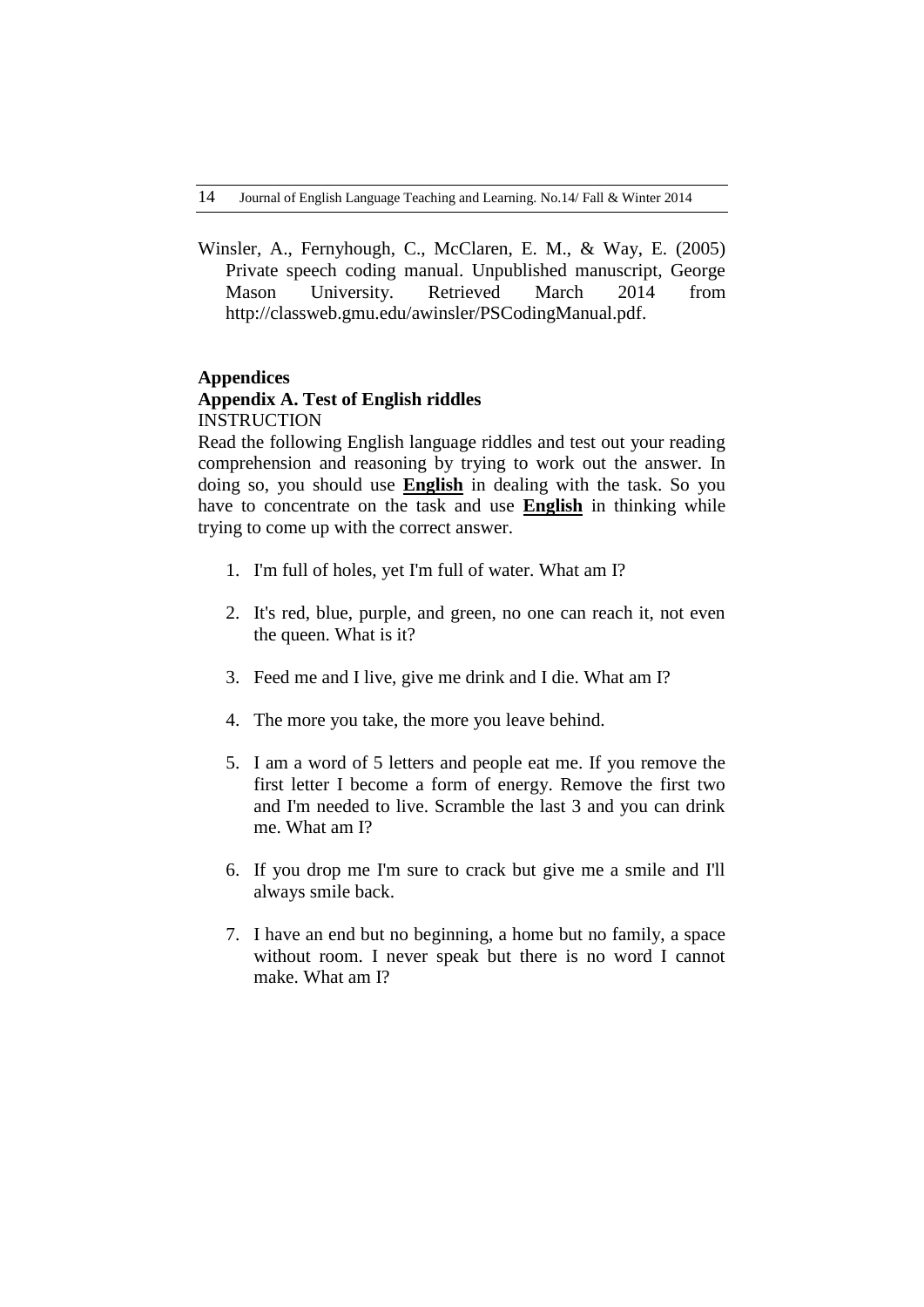- 8. What comes once in a minute, twice in a moment but not once in a thousand years?
- 9. Snake coiled round and round, Snake deep below the ground. Snake that is never had a head, Snake that binds but not with dread.
- 10. Toss me out of the window, you"ll find a grieving wife. Pull me back but through the door, and watch someone give life! What am I?

# **Appendix B. Transcription Conventions**

| $\left( \ \right)$          | Brackets indicate comments from the transcriber.                               |  |  |  |
|-----------------------------|--------------------------------------------------------------------------------|--|--|--|
| $\left( .\right)$           | A dot enclosed in brackets indicates a pause in the talk                       |  |  |  |
| $\equiv$                    | 'Equals' sign indicates 'latching' between utterances.                         |  |  |  |
| $\lceil$ $\rceil$           | Square brackets show an action in the context or                               |  |  |  |
| translation                 |                                                                                |  |  |  |
| $\left(\binom{1}{2}\right)$ | A description enclosed in a double bracket indicates a<br>non-verbal activity. |  |  |  |
|                             | A dash indicates the sharp cut-off of the prior sound or                       |  |  |  |
| word.                       |                                                                                |  |  |  |
|                             | Colons indicate that the speaker has stretched the                             |  |  |  |
| preceding sound or letter.  |                                                                                |  |  |  |
|                             | A full stop indicates a stopping fall in tone. It does not                     |  |  |  |
|                             | necessarily indicate the end of a sentence.                                    |  |  |  |
| $\gamma$                    | A question mark indicates a rising inflection. It does                         |  |  |  |
|                             | not necessarily indicate a question.                                           |  |  |  |
| Under                       | Underlined fragments indicate speaker emphasis.                                |  |  |  |
| CAPITALS                    | Words in capitals mark a section of speech noticeably                          |  |  |  |
|                             | louder than that surrounding it.                                               |  |  |  |
| $\circ$<br>$\circ$          | Degree signs are used to indicate that the talk they                           |  |  |  |
|                             | encompass is spoken noticeably quieter than the<br>surrounding talk.           |  |  |  |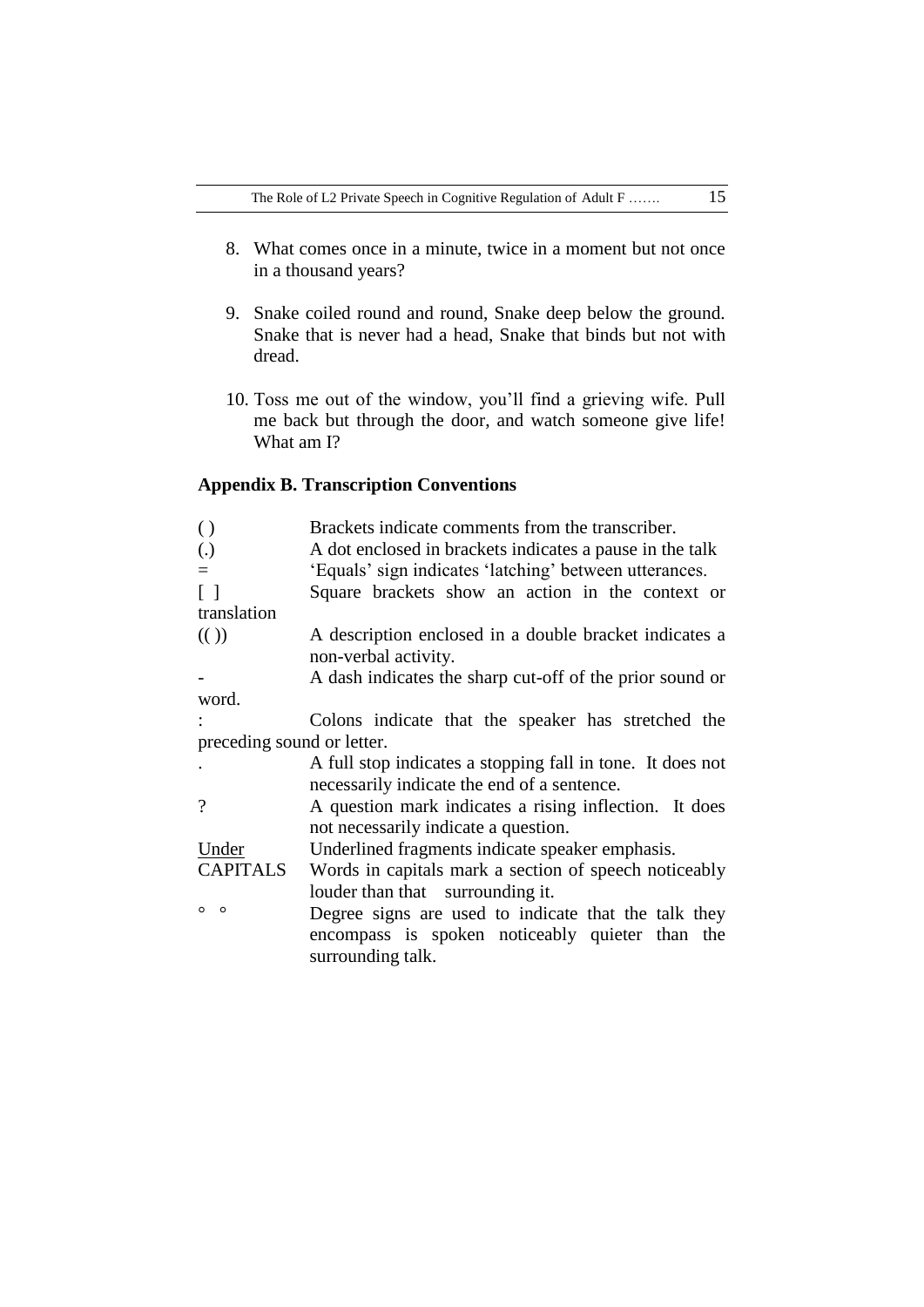16 Journal of English Language Teaching and Learning. No.14/ Fall & Winter 2014

| The<br>of<br>nature<br>private speech | Classification             | Definition                                                                                 |  |  |
|---------------------------------------|----------------------------|--------------------------------------------------------------------------------------------|--|--|
|                                       | silent                     | Utterances<br>with<br>low tone of voice<br>directed<br>the<br>to<br>self                   |  |  |
| <b>FORM</b>                           | abbreviated                | Grammatically<br>incomplete<br>utterances<br>directed to<br>the<br>self                    |  |  |
|                                       | asocial loud               | Not<br>produced<br>silently<br>but<br>directed<br>the<br>to<br>self                        |  |  |
|                                       | reading aloud              | Utterances<br>read<br>aloud as if trying<br>to focus                                       |  |  |
| <b>CONTENT</b>                        | repetition                 | Repeating<br>utterances<br><b>or</b><br>sounds as<br>if<br>in<br>search<br>of<br>something |  |  |
|                                       | self-directed<br>questions | with<br><b>Utterances</b><br>questions<br>directed<br>the<br>to<br>self                    |  |  |
|                                       | self-explanation           | Explaining<br>a<br>phenomenon<br>to<br>the self                                            |  |  |

## **Appendix C. Coding scheme**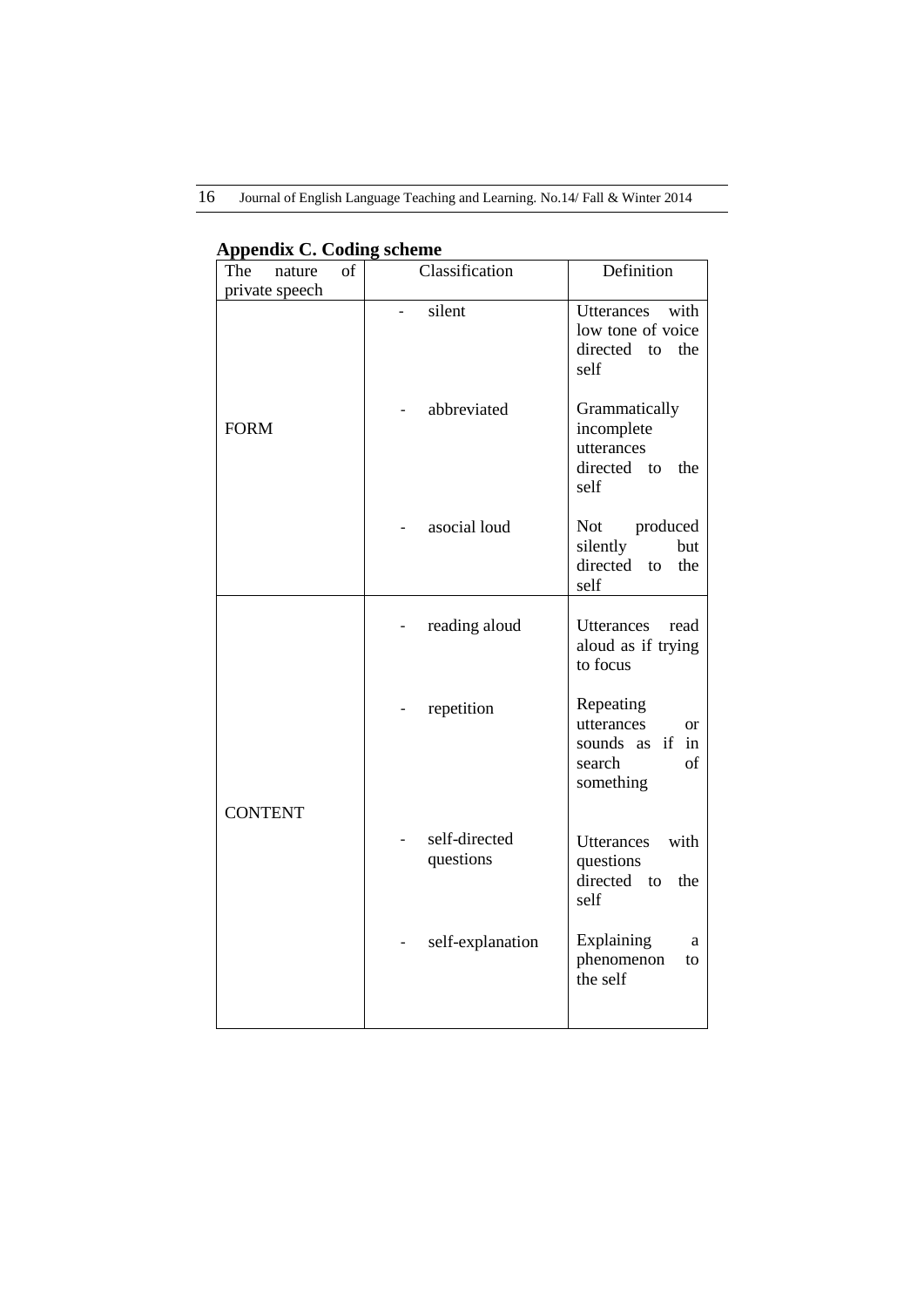|                 | reviewing               | Examining<br><b>or</b><br>considering<br>utterances again                                 |
|-----------------|-------------------------|-------------------------------------------------------------------------------------------|
|                 | affective marker        | Utterances<br>to<br>motivate<br><sub>or</sub><br>release<br>emotionally                   |
|                 | fillers                 | Apparently<br>meaningless<br>sounds<br>that<br>indicate<br>a<br>thinking<br>in<br>process |
|                 | metalanguage            | Utterances<br>commenting<br>about<br>the<br>language itself                               |
|                 | planning                | <b>Utterances</b><br>to<br>make<br>arrangements for<br>the next action                    |
|                 | manageing               | <b>Utterances</b><br>to<br>keep the process<br>under control                              |
| <b>FUNCTION</b> | self orientation        | Utterances<br>to<br>direct<br>thoughts<br>towards<br>a<br>specific objective              |
|                 | avoiding<br>distraction | Utterances<br>to<br>focus<br>and<br>concentrate                                           |